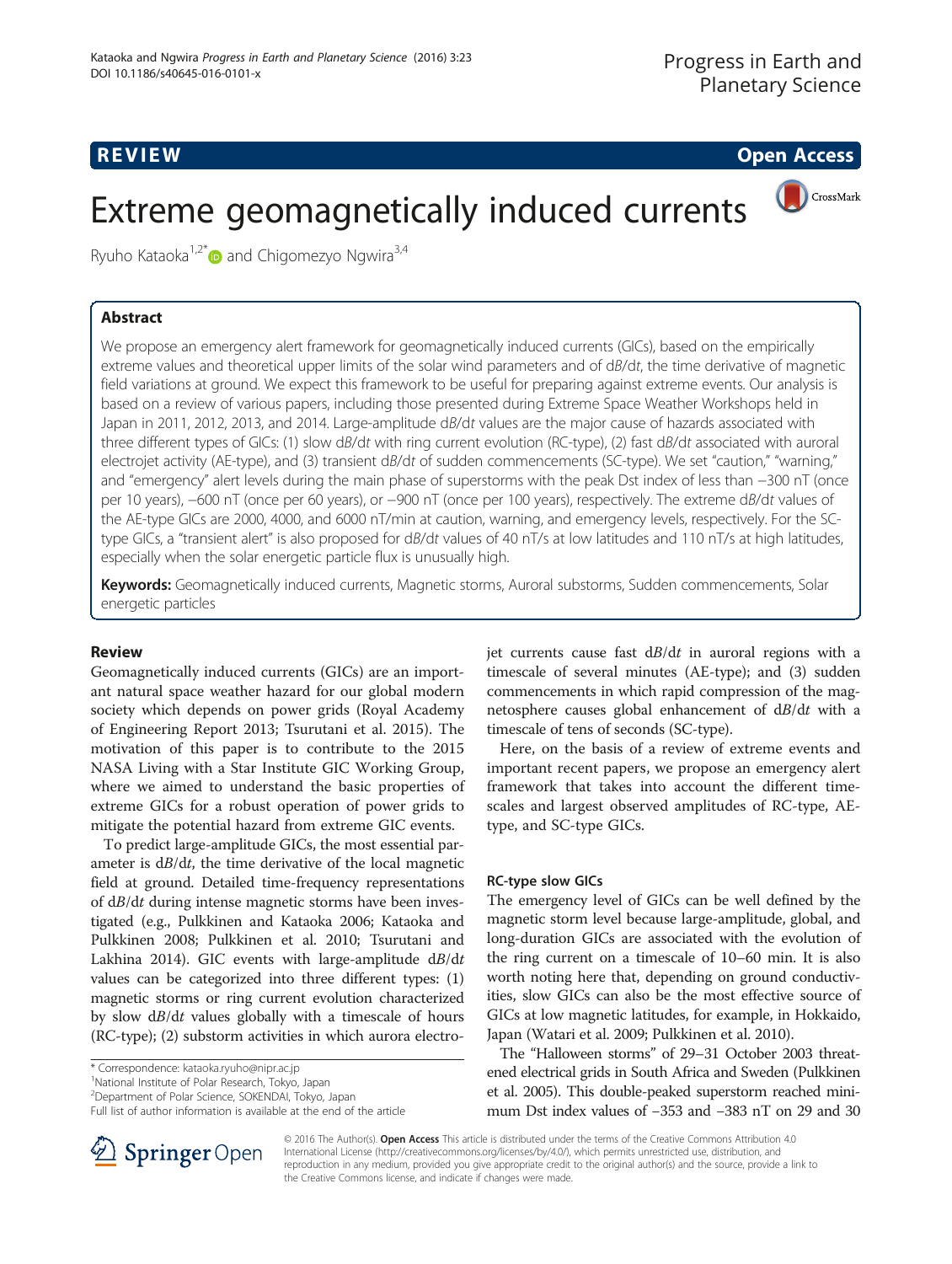October, respectively (Mannucci et al. [2005\)](#page-5-0). The maximum dB/dt amplitude as estimated from the Dst index was 100 nT/h. The largest magnetic storm on record during the space age (the last half century), which occurred on 13 March 1989 (Allen et al. [1989](#page-5-0)), led to the collapse of the Hydro-Quebec high-voltage power transmission system (Bolduc [2002\)](#page-5-0). The peak Dst index was  $-589$  nT, and the maximum  $dB/dt$  amplitude was 130 nT/h. The SYM-H value (the symmetric disturbance index for the H-component, 1 min time cadence) for this storm was −710 nT (Lakhina and Tsurutani [2016](#page-5-0)). The occurrence rate of a storm comparable to the March 1989 storm has been estimated to be once every 60 years (Tsubouchi and Omura [2007](#page-6-0); Riley [2012](#page-5-0); Kataoka [2013](#page-5-0)), although it has been argued that such storms cannot be predicted with reasonable accuracy (Willis et al. [1997](#page-6-0); Tsurutani et al. [2003](#page-6-0); Love [2012;](#page-5-0) Yermolaev et al. [2013](#page-6-0); Love et al. [2015](#page-5-0); Lakhina and Tsurutani [2016\)](#page-5-0). The solar wind parameters were not very extreme at the time of the 1989 storm. For example, Nagatsuma et al. ([2015\)](#page-5-0) estimated that the solar wind speed of 960 km/s and southward interplanetary magnetic field Bz of −50 nT continuing for 5 h drove the main phase of the March 1989 storm, whereas Lakhina and Tsurutani [\(2016](#page-5-0)) indicated that the interplanetary driver of the March 1989 storm included multiple shocks, multiple sheaths, and multiple magnetic clouds. It is therefore reasonable to assume that a perfect "slot machine"-type combination of solar wind parameters sometimes results from the complex interactions of chains of coronal mass ejections during their propagation in the solar wind (Cid et al. [2014](#page-5-0); Kataoka et al. [2015](#page-5-0)).

The largest magnetic storm in magnetometer history (last 170 years), the "Carrington storm," occurred on 2 September 1859 and was observed at Colaba (magnetic latitude = 9.6°) in Bombay (Tsurutani et al. [2003](#page-6-0)). The peak Dst index has been estimated as −1760 nT (Tsurutani et al. [2003\)](#page-6-0), −850 nT (Siscoe et al. [2006](#page-5-0)), and −900 nT (Cliver and Dietrich [2013](#page-5-0)). Its dB/dt amplitude was therefore  $6.0 \times 10^2$  nT/h on average because the main phase duration was 1.5 h. Another "Carrington-like" storm (with a comparable amplitude of  $-825$  nT < Dst <  $-900$  nT), which occurred on 15 May 1921 at Apia, Samoa (−15.3°), had a dB/dt amplitude of  $3.0 \times 10^2$  nT/h (Angenheister and Westland [1921](#page-5-0); Silverman and Cliver [2001\)](#page-5-0). Both the Carrington storm and the May 1921 storm caused disruptions of telegraph services (Boteler [2006](#page-5-0)). The occurrence rate of a storm comparable to the Carrington storm is about once per century (Love et al. [2015\)](#page-5-0). It is worth noting that a rapid recovery phase of a superstorm can also cause a high  $dB/dt$  amplitude in a slow RC-type GIC (Keika et al. [2015](#page-5-0)).

To prepare for unprecedented extreme storms, larger than the Carrington storm, theoretical discussions can help us to understand the upper limits of the Dst index and of dB/dt for the "emergency" alert level. Vasyliunas ([2011\)](#page-6-0) suggested that the upper limit of the Dst index is  $-2.5 \times 10^3$  nT. The estimated time to reach the saturation value during the development of such a super-storm is 2–6 h (Vasyliunas [2013](#page-6-0)). The  $dB/dt$  amplitude would therefore range from  $4.0 \times 10^2$  to  $1.25 \times 10^3$  nT/h. In fact, a naive estimation from solar wind parameters, in particular the largest in situ observed values of the interplanetary magnetic field  $B = 1.0 \times 10^2$  nT; Russell et al. [2013\)](#page-5-0) and solar wind speed  $V$  (=2240 km/s; Skoug et al. [2004\)](#page-6-0), made by extending the empirical relationship reported by O'Brien and McPherron ([2000](#page-5-0)), gives a maximum injection rate of ring current energy of  $9.8 \times$  $10^2$  nT/h. Note that Tsurutani and Lakhina [\(2014](#page-6-0)) estimated the maximum possible interplanetary magnetic field and solar wind speed to be 127 nT and 2700 km/s, respectively.

Recorded superstorms are listed in Table [1.](#page-2-0) In our emergency alert framework, we set the criterion for the first alert level, "caution," to Dst < −300 nT for a slow GIC  $(10-60 \text{ min})$  timescale, with an expected  $dB/dt$  of around 100–150 nT/h. All such slow GIC effects are global, and their duration is several hours, that is, the typical duration of the main phase of magnetic storms. The "warning" level is assigned to superstorms somewhat larger than the March 1989 storm (Dst < −600 nT), which have an expected  $dB/dt$  in the range of 150–400 nT/h. The "emergency" alert is for superstorms as large as or larger than the Carrington storm (Dst < −900 nT) with an expected  $dB/dt$  of 400–1250 nT/h.

# AE-type fast GICs

The largest  $dB/dt$  variations are associated with substorm activities at high magnetic latitudes, although these substorm effects can extend even to middle and low magnetic latitudes during extreme events. The record largest rapid change in the north-south component dH recorded at middle latitudes was 1710 nT at Greenwich (53.3°) on 25 September 1909 (Cliver and Svalgaard [2004](#page-5-0)). On the same day,  $dH > 1500$  nT was observed at Potsdam, Germany (52.6°) (Tsurutani et al. [2003](#page-6-0)). A telegraph interruption that occurred at Tokyo (magnetic latitude = 25.3°) on 25 September 1909 was the first Japanese accidental example of GICs (Uchida [1909\)](#page-6-0). The magnetometer record at Tokyo was off-scale (H-component maximum =  $-200$  nT), but the initial rapid decrease of 200 nT occurred within 5 min at around 1140 UT, that is, at the onset, the  $dB/dt$  amplitude was >40 nT/ min, a result that is hard to interpret without considering substorm activities. Local midnight at Tokyo is at 1500 UT,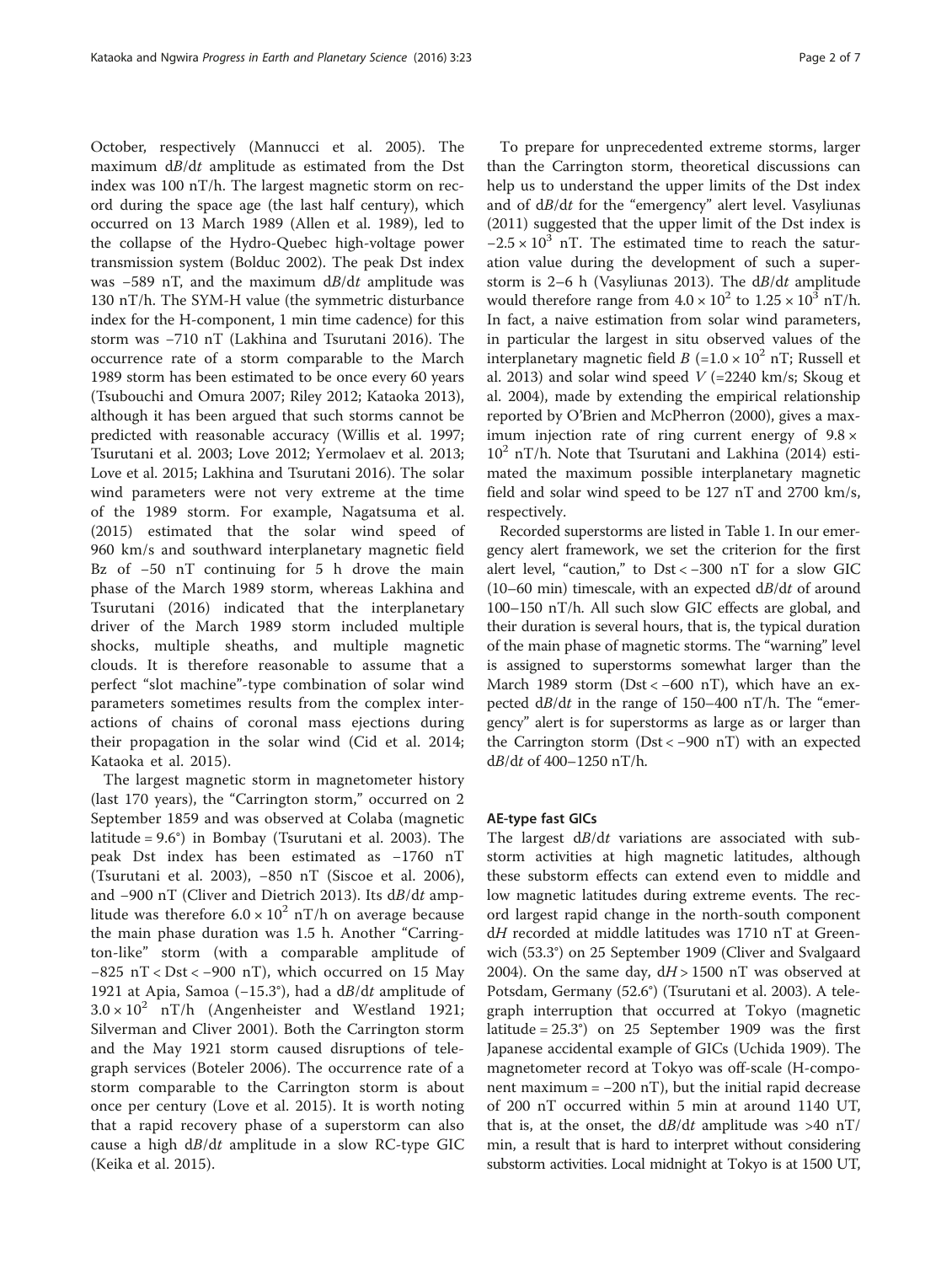| Date                | $-Dst(nT)$                  | $dB/dt$ (nT/h) | Note                                      |  |
|---------------------|-----------------------------|----------------|-------------------------------------------|--|
| 2 September 1859    | $850^a$ (900 <sup>b</sup> ) | 600            | Historically largest storm                |  |
| 15 May 1921         | $825 - 900^{b}$             | >400           | Low-latitude auroras <sup>c</sup>         |  |
| 13, 14 March 1989   | 589                         | 30             | Largest storm in the space age since 1957 |  |
| 29, 30 October 2003 | 353, 389                    | 100            | GIC hazardous superstorms                 |  |

<span id="page-2-0"></span>Table 1 Historical hazardous RC-type GIC events

<sup>a</sup>Siscoe et al. ([2006](#page-5-0))<br><sup>b</sup>Cliver and Dietrich

<sup>b</sup>Cliver and Dietrich [\(2013\)](#page-5-0)

Silverman and Cliver ([2001\)](#page-5-0)

and an aurora was seen that night at Sapporo (32.7° magnetic latitude) and at Niigata (27.5° magnetic latitude).

Akasofu and Kamide [\(2005\)](#page-5-0) proposed that the "Hspike" of the 1859 Carrington storm was due to fieldaligned currents, but Tsurutani et al. [\(2005\)](#page-6-0) rejected that proposal. More recently, Cliver and Dietrich ([2013\)](#page-5-0) reported that the H-spike recorded at Colaba (9.6°) during the Carrington storm included contributions from aurora-related currents, because of the similarity between the Colaba magnetometer time series and that of the May 1847 storm recorded at Greenwich (53.3°). The most notable observation of activity was made at Rome (38.8°), where Secchi ([1859\)](#page-5-0) reported a decrease of  $-3.0 \times 10^3$  nT in the H-component. Similar levels of perturbation  $(3.5 \times 10^3 \text{ nT})$  at middle latitudes for a Carrington-type superstorm event were simulated in a study by Ngwira et al. ([2014\)](#page-5-0). More recently, on the basis of a comparison of the Halloween storms and the Carrington storm, Cid et al. ([2015](#page-5-0)) hypothesized that the auroral current system can influence the middle to low latitudes during superstorms, especially in the pre-noon sector. The mechanism of this pre-noon enhancement is straightforward: Not only ionospheric currents but also upward field-aligned currents induce a negative northsouth (H-component) excursion at middle to low latitudes in the pre-noon sector during superstorms. In fact, Tsuji et al.  $(2012)$  $(2012)$  $(2012)$  reported that dH enhancement was highly localized in the magnetic local time direction during the main phase of a storm in the middle latitudes (35–55°), possibly owing to the  $dH$  contribution from upward field-aligned currents. We note, however, that Lakhina and Tsurutani ([2016\)](#page-5-0) recently presented a rebuttal of the hypothesis of Cid et al. [\(2015\)](#page-5-0).

If the importance of field-aligned currents is assumed, then such aurora-related effects cannot be negligible in the middle to low latitudes. The local area of influence of an AE-type GIC with large-amplitude  $dB/dt$  can extend to a latitude 20° lower than the equatorward boundary of the auroral oval, even though the  $dB/dt$ amplitude is only an order of magnitude smaller than its amplitude in the high latitudes (Ngwira et al. [2013](#page-5-0), [2014](#page-5-0)). By extending the empirical relationship of Yokoyama et al. [\(1998\)](#page-6-0), the equatorward boundary of the auroral oval during the Carrington storm can be

extrapolated down to 30° magnetic latitude (peak Dst = −900 nT), whereas during most superstorms with peak Dst < −300 nT, the boundary is at 36–43° magnetic latitude. More studies are needed to investigate how such an extreme equatorward boundary of the auroral oval can occur because recent simulations have pointed to a saturation level of aurora oval expansion (Ngwira et al. [2013](#page-5-0)), although there are contemporary reports of a low-latitude aurora during the Carrington event (Kimball [1960](#page-5-0)). One of the most equatorward auroras ever reported was observed during the Carrington event. Kimball ([1960](#page-5-0)) has pointed out that red auroras were detected at ±23°, and Tsurutani et al. [\(2003\)](#page-6-0) estimated the Dst index of the Carrington event by assuming that the plasmapause during the storm was located at  $\pm 23^\circ$ . The largest known auroral extent was observed at 19° magnetic latitude on 4 February 1872 (Cliver and Svalgaard [2004\)](#page-5-0).

For practical purposes, it is worth noting here that the lowest latitude aurora sighting is also 20° lower than the latitude of sightings of the overhead coronal aurora (i.e., of the apparent auroral oval) during extreme events (Silverman and Cliver [2001\)](#page-5-0). Reports of an aurora sighting are therefore a sign of the area of influence of AEtype fast GICs where the  $dB/dt$  amplitude is expected to be an order of magnitude smaller than its high-latitude amplitude.

Viljanen et al. [\(2014](#page-6-0)) reported that a  $dB/dt$  as high as 1200 nT/min has been observed at the middle latitude Nurmij rvi station in Finland (56.9°) during superstorms (Dst < −300 nT) such as the Halloween storms and the 13 July 1982 storm (peak  $Dst = -325 nT$ ). Nakamura et al. ([2015](#page-5-0)) showed statistically that the AU and AL indices have upper limits that give an upper limit of the AE index of  $6.0 \times 10^3$  nT. In extreme cases, the fast AE-type  $dB/dt$  of  $6.0 \times 10^3$  nT/min can therefore be observed at high latitudes. The upper limit of the AE index observed so far is  $4.4 \times 10^3$  nT. For example, Tsurutani et al. ([2015](#page-6-0)) reported several super-substorms with an AE index of < −2500 nT and noted that the AE index of the largest event reached −4418 nT.

In our emergency alert framework, the "caution" level poses the maximum  $dB/dt$  of  $2.0 \times 10^3$  nT/min at magnetic latitudes >40° during the main phase of superstorms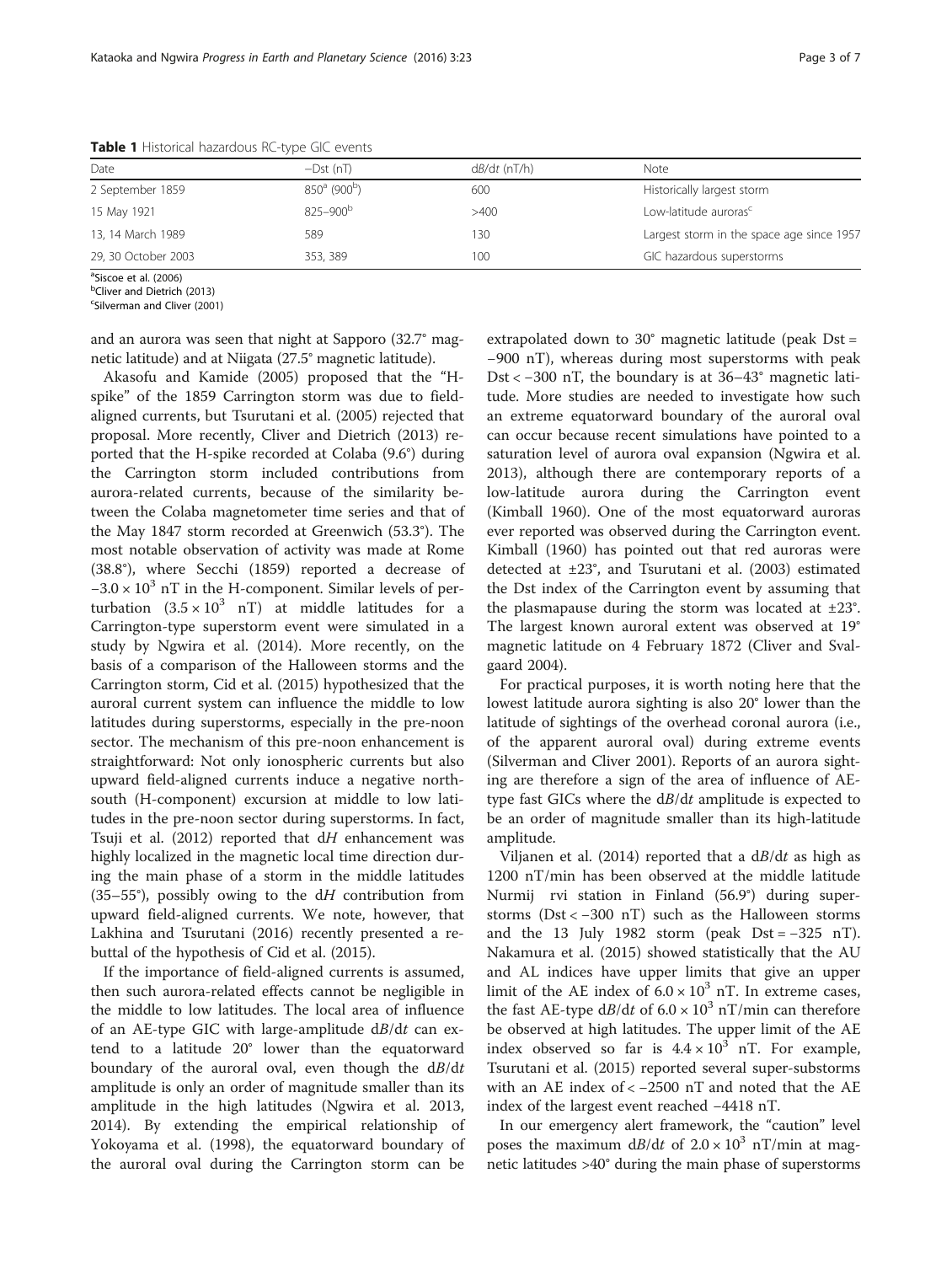| Date                                                           | Record                                                                                              | <b>Notes</b>                                             |  |
|----------------------------------------------------------------|-----------------------------------------------------------------------------------------------------|----------------------------------------------------------|--|
| 24 March 1940                                                  | $dH$ > 273 nT at KAK <sup>a</sup>                                                                   | Second largest storm ( $dH = -661$ nT) at KAK            |  |
| 13 November 1960                                               | $dH = 220$ nT at KAK <sup>a</sup>                                                                   | GLE10 <sup>b</sup> , 3rd largest 30 MeV SEP <sup>c</sup> |  |
| 4 August 1972                                                  | GLE24 <sup>f</sup> , 8th largest 30 MeV SEP <sup>c</sup><br>Shortest transit time, GIC <sup>d</sup> |                                                          |  |
| $dH = 202$ nT <sup>f</sup> , GIC <sup>9</sup><br>24 March 1991 |                                                                                                     | Largest 10 MeV SEPh                                      |  |
|                                                                |                                                                                                     |                                                          |  |

<span id="page-3-0"></span>Table 2 Historical hazardous events with SC-type transient GICs

<sup>a</sup>Magnetometer observations at Kakioka (Araki [2014\)](#page-5-0)<br><sup>b</sup>Stelies et al. (1961)

<sup>b</sup>Steljes et al. ([1961](#page-6-0))

<sup>c</sup>Cliver and Svalgaard [\(2004\)](#page-5-0)

<sup>d</sup>Lanzerotti ([1983](#page-5-0))

[http://neutronm.bartol.udel.edu/~pyle/GLE\\_List.txt](http://neutronm.bartol.udel.edu/~pyle/GLE_List.txt) (GLE stands for the ground level enhancement of neutron monitor counting rate caused by the most energetic SEP)

f<br><sup>f</sup>Araki [\(1997](#page-5-0))<br><sup>g</sup>Kannenmar

<sup>g</sup>Kappenman [\(2003](#page-5-0))

<http://umbra.nascom.nasa.gov/SEP/>

with Dst < −300 nT. At lower latitudes, the largest possible local GIC effect is expected to be a  $dB/dt$  of  $2.0 \times 10^2$  nT/ min. The "warning" level poses the maximum  $dB/dt$  of  $4.0 \times 10^3$  nT/min at middle to high latitudes during the main phase of storms with  $Dst < -600$  nT. During these storms, a local GIC effect of  $dB/dt = 4.0 \times 10^2$  nT/min is expected at low latitudes. For extreme, stronger-than-Carrington storms (Dst < −900 nT), the "emergency" level poses the maximum  $dB/dt$  level of  $6.0 \times 10^3$  nT/min at middle to high latitudes, and at low latitudes, the largest possible local GIC effect is expected to be  $dB/dt = 6.0 \times$  $10^2$  nT/min.

## SC-type transient GICs

Sudden commencements (SCs) cause global, largeamplitude, transient GICs, especially in the highfrequency domain. For example, the 24 March 1991 SC event had a peak dB/dt of 40 nT/s for tens of seconds at low latitudes (Kappenman [2003\)](#page-5-0). One of the largest known SCs occurred on 24 March 1991 at Kakioka (26.6°) around the noon sector (Araki et al. [1997\)](#page-5-0). The northward magnetic field change dH rapidly increased up to 202 nT within 1.0 min. Recently, Araki ([2014](#page-5-0)) reported two historically large SCs were recorded at Kakioka on 13 November 1960 ( $dH = 220$  nT) and on 24 March 1940 ( $dH > 273$  nT). Another historically large SC ( $dH = 308$  nT) was recorded only at Alibag (10.3°) on 7 July 1928. Because at the same time  $dH$  was only 8 nT at Kakioka, this particular July 1928 event tells us that local enhancement of an SC can occur in the low latitudes. Interestingly, almost all large SC events have been clustered in the maximum and early declining phase of sunspot cycles (Araki [2014\)](#page-5-0).

The  $dB/dt$  amplitudes of SC-type GICs basically depend on the dynamic pressure of the solar wind. This solar wind parameter dependence is essentially different from the parameter dependence of  $dB/dt$  amplitudes of RC-type and AE-type GICs, which mainly depend on the southward component of the interplanetary magnetic field and the solar wind speed. A "transient alert" of SC- type GICs is always in effect when caution, warning, or emergency alerts are issued, because during such superstorm situations incoming interacting chains of fast coronal mass ejections are likely, and rapid variations of the solar wind dynamic pressure can always occur. In addition to during superstorms, however, a "transient alert" should be issued whenever the flux of solar energetic particles (SEPs), which is accelerated by fast coronal mass ejections, is unusually high. In fact, extremely high speed solar wind events and super SC events are always accompanied by very high SEP flux events or superstorms (Table 2).

The complex waveform of the largest SCs can be interpreted by examining the so-called DL and DP components (Araki et al. [1997\)](#page-5-0), where DL denotes a step-like disturbance dominant at low latitudes (global compression), and DP denotes an impulsive disturbance of polar origin (current vortices associated with a preliminary impulse and a main impulse). The timescale of the DL component can be derived from the shock transit time over an effective length of 30 Earth radii (Araki et al. [2004\)](#page-5-0), and the timescale of the DP component can be derived from the shock transit time over an effective length of 3.5 Earth radii (Kubota et al. [2015](#page-5-0)). The shortest transit time on record, from the flare onset to the shock arrival at the Earth, of 14.6 h occurred on 4 August 1972 (Vaisberg and Zastenker [1976](#page-6-0)) for an average propagation speed

Table 3 Parameters for the GIC emergency alert model. The criterion for each alert level is shown in the second column, and the following columns show the expected extreme dB/dt values for RC-, AE-, and SC-type GICs

| Alert level     | Criterion       | $dB/dt$ of GICs |             |            |
|-----------------|-----------------|-----------------|-------------|------------|
|                 |                 | RC(nT/h)        | AE (nT/min) | SC(nT/s)   |
| Caution         | $Dst < -300$ nT | $100 - 150$     | 2000        | $40 - 110$ |
| Warning         | $Dst < -600$ nT | $150 - 400$     | 4000        | $40 - 110$ |
| Emergency       | $Dst < -900$ nT | $400 - 1250$    | 6000        | $40 - 110$ |
| Transient alert | High SEP flux   |                 |             | $40 - 110$ |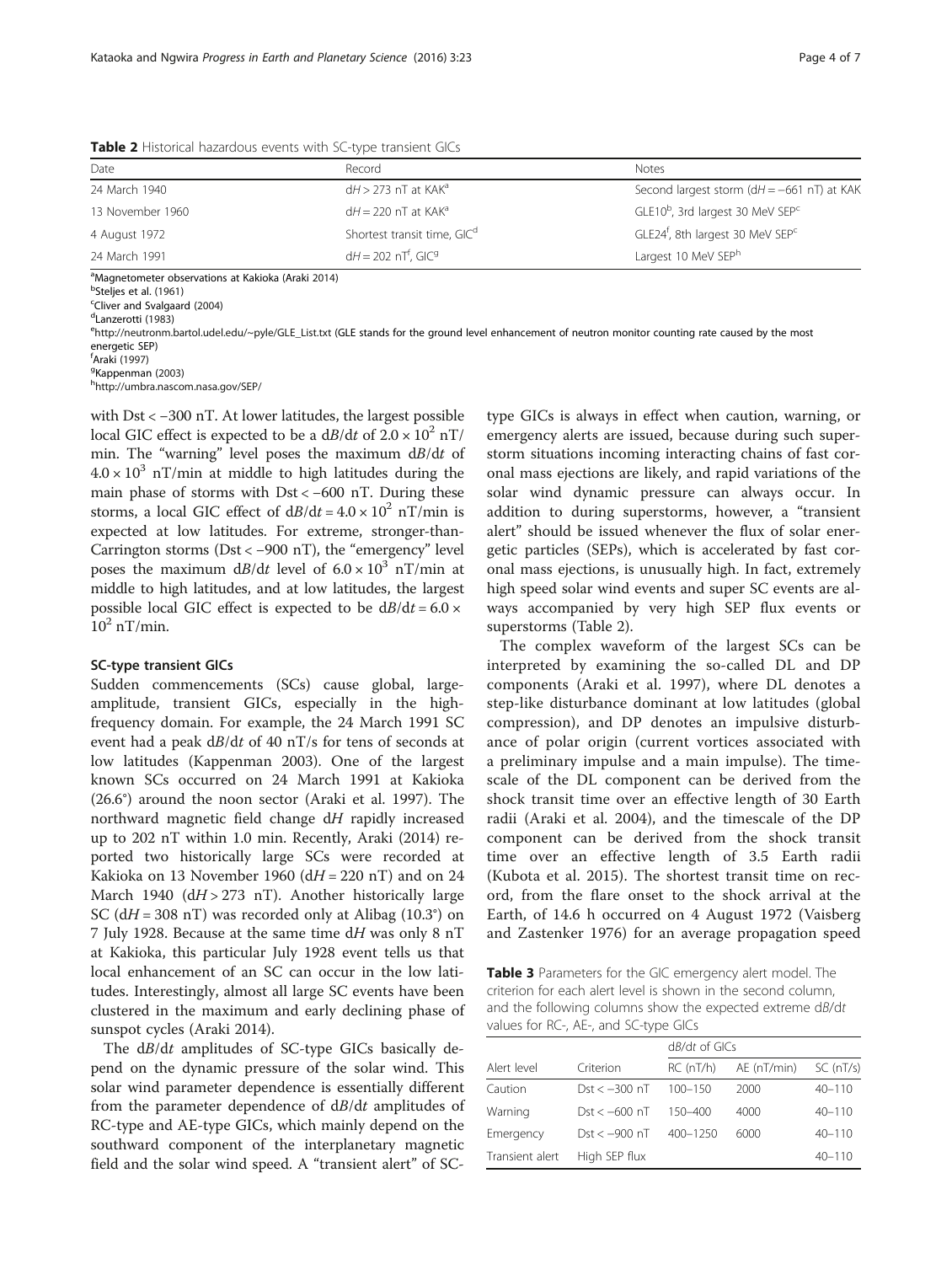of 2850 km/s (Tsurutani and Lakhina [2014\)](#page-6-0), which is faster than the second shortest transit time of 17.5 h during the Carrington event. A similarly short transit time of 15–17 h from the Sun to the Earth was also reported for the 23 July 2012 STEREO-A event (Rus-sell et al. [2013\)](#page-5-0). If a high shock speed of  $2.5 \times$  $10^3$  km/s is assumed, then the DL and DP components would have shortest minimum durations of 76 and 9 s, respectively.

The amplitude of the DL component is proportional to the square root of dynamic pressure (Siscoe et al. [1968\)](#page-5-0), and the extreme DL jump is 320 nT, assuming a dynamic pressure of 460 nPa (Araki [2014](#page-5-0)). The amplitude of the DP component is also proportional to the square root of dynamic pressure, and the extreme DP is  $1.0 \times 10^3$  nT at high latitudes and  $3.5 \times 10^2$  nT at low latitudes (Kubota et al. [2015\)](#page-5-0).

By combining the above extreme values, transient  $dB/dt$  values for SC-type GICs of  $1.1 \times 10^2$  nT/s at high latitudes and of 39 nT/s at low latitudes are obtained. In a recent analysis, Fiori et al. [\(2014\)](#page-5-0) reported data that support these estimates. Note, however, that Tsurutani and Lakhina ([2014\)](#page-6-0) estimated a maximum SC-type  $dB/dt = 30$  nT/s on a 22 s timescale, from a different point of view. The boundary between the two dB/dt regimes at high latitudes and at low latitudes changes with the extent of the auroral oval, and we can use the same equatorward boundary of the auroral oval used for "caution/warning/emergency" alerts for the boundary between the two regimes.

# Emergency alert framework

In summary, we determined extreme dB/dt values for three different types of GICs, slow RC-type, fast AEtype, and transient SC-type GICs. For RC-type and AEtype GICs, we set "caution," "warning," and "emergency" alert levels for magnetic storms with a peak Dst index of less than −300, −600, and −900 nT, respectively. The occurrence rates of storms at the caution, warning, and emergency levels are once every 10, 60 , and 100 years, respectively. The extreme dB/dt values of AE-type GICs range from 2000 to 6000 nT/min. For SC-type GICs, a "transient alert" is used for the extreme dB/dt values of 110 nT/s at high latitudes and 40 nT/s at low latitudes. The alert criteria and the extreme values are listed in Table [3](#page-3-0) and also shown graphically in Fig. 1.

The Dst index, as provided at the website of Kyoto University, must be monitored in real time to use the emergency alert framework. Real-time monitoring of energetic protons of >10 MeV, as observed by the GOES satellites, is also necessary to activate the "transient alert."

The proposed emergency alert framework provides a basic starting point for understanding the expected extreme values of dB/dt around the world. Empirical, theoretical, and statistical approaches could improve this framework and make it more detailed. To make the "emergency alert" approach more flexible and dynamic by using physicsbased quantitative predictions, a complete parameter survey of both global magnetohydrodynamic and ring current

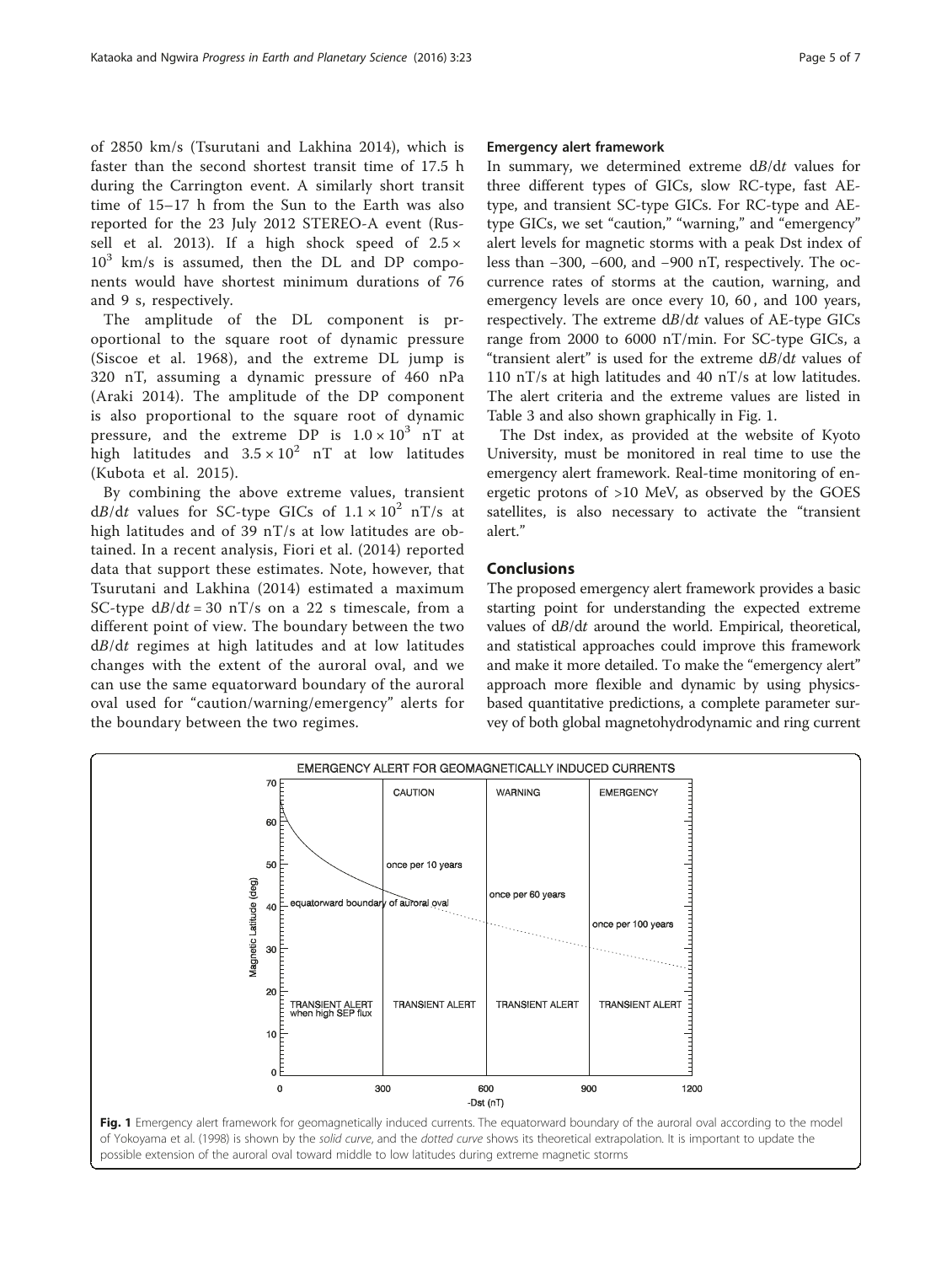<span id="page-5-0"></span>simulations should be performed with various sets of solar wind parameters, such as the interplanetary magnetic field and the solar wind speed and density, to identify the largest dB/dt values of RC-type, AE-type, and SC-type GICs at high, middle, and low latitudes.

### Competing interests

The authors declare that they have no competing interests.

### Authors' contributions

RK drafted the manuscript. CN advised on the interpretation and helped to draft the manuscript. Both authors read and approved the final manuscript.

### Acknowledgements

RK thanks Antti Pulkkinen for helpful discussions. This collaborative study was supported by the NASA Living with a Star Institute GIC Working Group in 2015. The Extreme Space Weather Workshops 2011, 2012, 2013, and 2014 were supported by the Research Institute for Sustainable Humanosphere, Kyoto University; the Solar-Terrestrial Environmental Laboratory, Nagoya University; and the National Institute of Polar Research, Japan.

### Author details

<sup>1</sup>National Institute of Polar Research, Tokyo, Japan. <sup>2</sup>Department of Polar Science, SOKENDAI, Tokyo, Japan. <sup>3</sup>Department of Physics, Catholic University of America, Washington, District of Columbia, USA. <sup>4</sup>Space Weather Laboratory, NASA Goddard Space Flight Center, Greenbelt, Maryland, USA.

# Received: 6 February 2016 Accepted: 4 August 2016 Published online: 19 August 2016

### References

- Akasofu S-I, Kamide Y (2005) Comment on "the extreme magnetic storm of 1-2 September 1859" by B. T. Tsurutani, W.D. Gonzalez, G. S. Lakhina, and S. Alex. J Geophys Res 110(10.1029/2005JA011005):A09226
- Allen J, Frank L, Sauer H, Reiff P (1989) Effects of the March 1989 solar activity. Eos 70(46):1479, 1486-1488
- Angenheister G, Westland CJ (1921) The magnetic storm of May 13-14, 1921: observations at Samoa Observatory. N Z J Sci Technol 4:201–202
- Araki T (2014) Historically largest geomagnetic sudden commencement (SC) since 1868. Earth, Planet and Space 66:164
- Araki T, Fujitani S, Emoto M, Yumoto K, Shiokawa K, Ichinose T, Luehr H, Orr D, Milling DK, Singer H, Rostoker G, Tsunomura S, Yamada Y, Liu CF (1997) Anomalous sudden commencement on March 24, 1991. J Geophys Res 102(A7):14075–14086. doi:[10.1029/96JA03637](http://dx.doi.org/10.1029/96JA03637)
- Araki T, Takeuchi T, Araki Y (2004) Rise time of geomagnetic sudden commencements—statistical analysis of ground geomagnetic data. Earth, Planets and Space 56:289–293
- Bolduc L (2002) GIC observations and studies in the Hydro-Quebec power system. J Atmos Sol Terr Phys 64(16):1793–1802
- Boteler DH (2006) The super storms of August/September 1859 and their effects on the telegraph system. Adv Space Res 38:159–172
- Cid C, Palacios J, Saiz E, Guerrero A, Cerrato Y (2014) On extreme geomagnetic storms. J Space Weather Space Clim 4:A28. doi:[10.1051/swsc/2014026](http://dx.doi.org/10.1051/swsc/2014026)
- Cid C, Saiz E, Guerrero A, Palacios J, Cerrato Y (2015) A Carrington-like geomagnetic storm observed in the 21st century. J Space Weather Space Clim 5:A16. doi:[10.1051/swsc/2015017](http://dx.doi.org/10.1051/swsc/2015017)
- Cliver EW, Dietrich WF (2013) The 1859 space weather event revisited: limits of extreme activity. J Space Weather Space Clim 3:A31. doi:[10.1051/swsc/](http://dx.doi.org/10.1051/swsc/2013053) [2013053](http://dx.doi.org/10.1051/swsc/2013053)
- Cliver EW, Svalgaard L (2004) The 1859 solar-terrestrial disturbance and the current limits of extreme space weather activity. Sol Phys 224:407–422
- Fiori RAD, Boteler DH, Gillies DM (2014) Assessment of GIC risk due to geomagnetic sudden commencements and identification of the current systems responsible. Space Weather 12:76–91. doi:[10.1002/2013SW000967](http://dx.doi.org/10.1002/2013SW000967)
- Kappenman JG (2003) Storm sudden commencement events and the associated geomagnetically induced current risks to ground-based systems at lowlatitude and midlatitude locations. Space Weather 1(3):1016. doi:[10.1029/](http://dx.doi.org/10.1029/2003SW000009) [2003SW000009](http://dx.doi.org/10.1029/2003SW000009)
- Kataoka R (2013) Probability of occurrence of extreme magnetic storms. Space Weather 11:1–5. doi:[10.1002/swe.20044](http://dx.doi.org/10.1002/swe.20044)
- Kataoka R, Pulkkinen A (2008) Geomagnetically induced currents during intense storms driven by coronal mass ejections and corotating interacting regions. J Geophys Res 133:A03S12. doi[:10.1029/2007JA012487](http://dx.doi.org/10.1029/2007JA012487)
- Kataoka, R., D. Shiota, E. Kilpua, and K. Keika (2015), Pileup accident hypothesis of magnetic storm on 17 March 2015, Geophys. Res. Lett., 42, doi:10.1002/ 2015GL064816.
- Keika K, Ebihara Y, Kataoka R (2015) What caused the rapid recovery of the Carrington storm? Earth, Planets and Space 67:65. doi[:10.1186/s40623-015-0234-y](http://dx.doi.org/10.1186/s40623-015-0234-y)
- Kimball DS (1960) A study of the aurora of 1859, Sci. Rpt. 6, UAG-R109. Univ. Alaska, Fairbanks, Alaska
- Kubota Y, Kataoka R, Den M, Tanaka T, Nagatsuma T, Fujita S (2015) Global MHD simulation of magnetospheric response of preliminary impulse to large and sudden enhancement of the solar wind dynamic pressure. Earth, Planets and Space 67:94. doi[:10.1186/s40623-015-0270-7](http://dx.doi.org/10.1186/s40623-015-0270-7)
- Lakhina GS, Tsurutani BT (2016) Geomagnetic storms: historical perspective to modern view. Geosci Lett 3:5. doi:[10.1186/s40562-016-0037-4](http://dx.doi.org/10.1186/s40562-016-0037-4)
- Lanzerotti LJ (1983) Geomagnetic induction effects in ground-based systems. Space Sci Rev 34:347–356
- Love JJ (2012) Credible occurrence probabilities for extreme geophysical events: earthquakes, volcanic eruptions, magnetic storms. Geophys Res Lett 39: L10301. doi:[10.1029/2012GL051431](http://dx.doi.org/10.1029/2012GL051431)
- Love, J. L., E. J. Rigler, A. Pulkkinen, and P. Riley (2015), On the lognormality of historical magnetic storm intensity statistics: implications for extreme-event probabilities, Geophys. Res. Lett., 42, doi:10.1002/2015GL064842.
- Mannucci AJ, Tsurutani BT, Iijima BA, Komjathy A, Saito A, Gonzalez WD, Guarnieri FL, Kozyra JU, Skoug R (2005) Dayside global ionospheric response to the major interplanetary events of October 29-30, 2003 "Halloween storms". Geophys Res Lett 32:L12S02. doi[:10.1029/2004GL021467](http://dx.doi.org/10.1029/2004GL021467)
- Nagatsuma T, Kataoka R, Kunitake M (2015) Estimating the solar wind conditions during an extreme geomagnetic storm: a case study of the event that occurred on March 13-14, 1989. Earth, Planets and Space 67:78. doi[:10.1186/](http://dx.doi.org/10.1186/s40623-015-0249-4) [s40623-015-0249-4](http://dx.doi.org/10.1186/s40623-015-0249-4)
- Nakamura M, Yoneda A, Oda M, Tsubouchi K (2015) Statistical analysis of extreme auroral electrojet indices. Earth, Planets and Space 67:153. doi[:10.1186/](http://dx.doi.org/10.1186/s40623-015-0321-0) [s40623-015-0321-0](http://dx.doi.org/10.1186/s40623-015-0321-0)
- Ngwira CM, Pulkkinen A, Wilder FD, Crowley G (2013) Extended study of extreme geoelectric field event scenarios for geomagnetically induced current applications. Space Weather 11:121–131. doi:[10.1002/swe.20021](http://dx.doi.org/10.1002/swe.20021)
- Ngwira CM, Pulkkinen A, Kuznetsova MM, Glocer A (2014) Modeling extreme Carrington-type space weather events using three-dimensional MHD code simulations. J Geophys Res 119:4456–4474. doi[:10.1002/2013JA019661](http://dx.doi.org/10.1002/2013JA019661)
- O'Brien TP, McPherron RL (2000) An empirical phase space analysis of ring current dynamics: Solar wind control of injection and decay. J Geophys Res 105(A4):7707–7719
- Pulkkinen A, Kataoka R (2006) S-transform view of geomagnetically induced currents during geomagnetic superstorms. Geophys Res Lett 33:L12108. doi[:10.1029/2006GL025822](http://dx.doi.org/10.1029/2006GL025822)
- Pulkkinen A, Lindahl S, Viljanen A, Pirjola R (2005) Geomagnetic storm of 29 31 October 2003: Geomagnetically induced currents and their relation to problems in the Swedish high-voltage power transmission system. Space Weather 3:S08C03. doi:[10.1029/2004SW000123](http://dx.doi.org/10.1029/2004SW000123)
- Pulkkinen A, Kataoka R, Watari S, Ichiki M (2010) Modeling geomagnetically induced currents in Hokkaido, Japan. Adv Space Res 46(9):1087–1093. doi[:10.1016/j.asr.2010.05.024](http://dx.doi.org/10.1016/j.asr.2010.05.024)
- Riley P (2012) On the probability of occurrence of extreme space weather events. Space Weather 10:S02012. doi:[10.1029/2011SW000734](http://dx.doi.org/10.1029/2011SW000734)
- Royal Academy of Engineering Report (2013), Extreme space weather impacts on engineered systems and infrastructure, Royal Acad. Eng., Prince Philip House, 3 Carlton House Terr., London SW1Y5DG, UK.
- Russell CT et al (2013) The very unusual interplanetary coronal mass ejection of 2012 July 23: a blast wave mediated by solar energetic particles. Astrophysical J 770:38. doi:[10.1088/0004-637X/770/1/38](http://dx.doi.org/10.1088/0004-637X/770/1/38)
- Secchi RP (1859) Sur les perturbations magnetiques observes a Rome le septembre 1859. Comptes Rendus 49:458–460
- Silverman SM, Cliver EW (2001) Low-latitude auroras: the magnetic storm of 14-15 May 1921. J Atmos Sol-Terr Phys 63:523–535
- Siscoe GL, Formisano V, Lazarus AL (1968) Relation between geomagnetic sudden impulses and solar wind dynamic pressure changes—an experimental investigation. J Geophys Res 73(15):4869–4874
- Siscoe G, Crooker NU, Clauer CR (2006) Dst of the Carrington storm of 1859. Adv Space Res 38:173–179